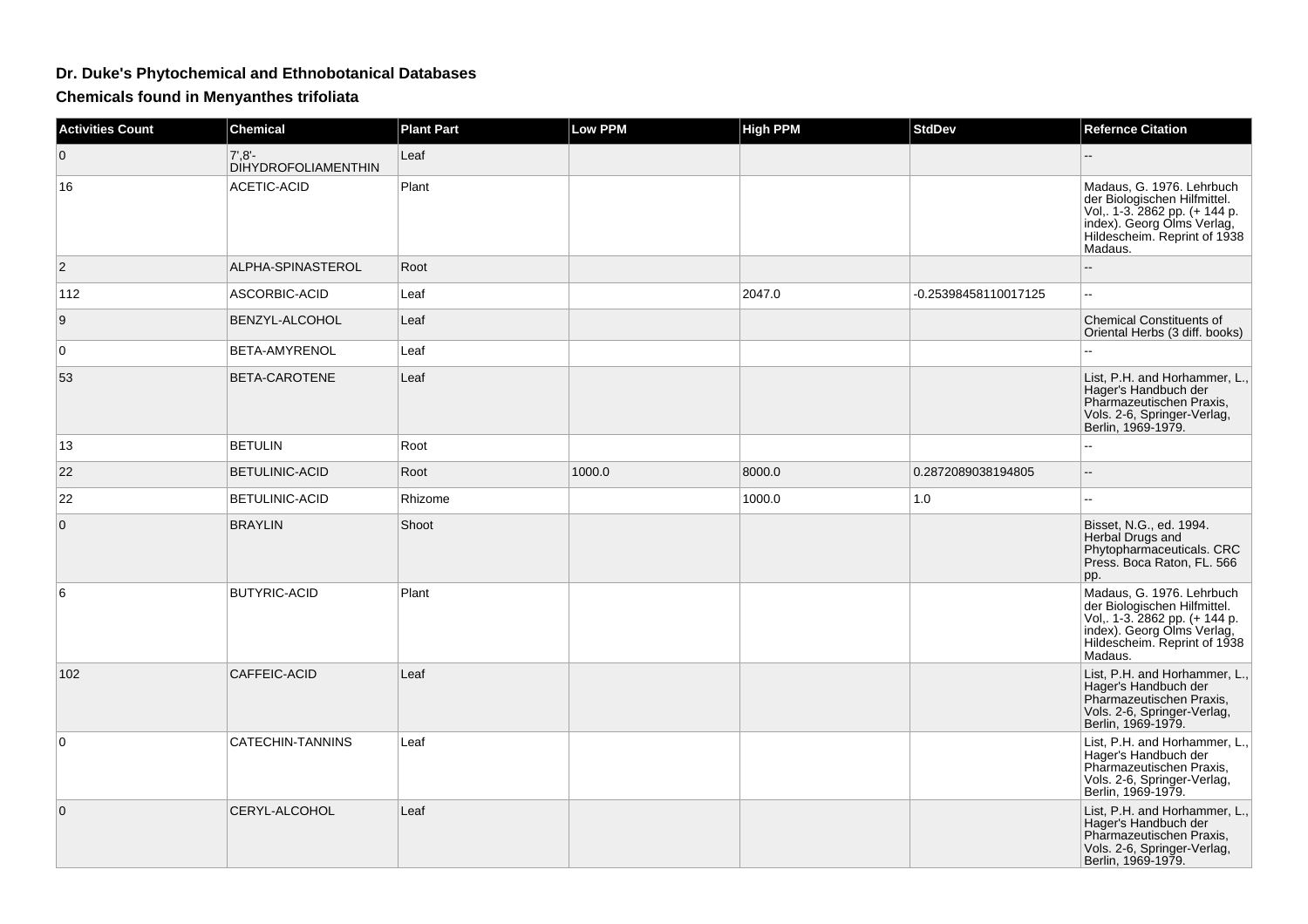| <b>Activities Count</b> | Chemical                     | Plant Part | <b>Low PPM</b> | <b>High PPM</b> | <b>StdDev</b>       | <b>Refernce Citation</b>                                                                                                                                                    |
|-------------------------|------------------------------|------------|----------------|-----------------|---------------------|-----------------------------------------------------------------------------------------------------------------------------------------------------------------------------|
| $\overline{0}$          | CERYL-ALCOHOL-ESTERS   Plant |            |                |                 |                     | Madaus, G. 1976. Lehrbuch<br>der Biologischen Hilfmittel.<br>Vol, 1-3. 2862 pp. (+ 144 p.<br>index). Georg Olms Verlag,<br>Hildescheim. Reprint of 1938<br>Madaus.          |
| 77                      | CHLOROGENIC-ACID             | Leaf       |                |                 |                     | List, P.H. and Horhammer, L.,<br>Hager's Handbuch der<br>Pharmazeutischen Praxis,<br>Vols. 2-6, Springer-Verlag,<br>Berlin, 1969-1979.                                      |
| 20                      | <b>CHOLINE</b>               | Leaf       |                |                 |                     | List, P.H. and Horhammer, L.,<br>Hager's Handbuch der<br>Pharmazeutischen Praxis,<br>Vols. 2-6, Springer-Verlag,<br>Berlin, 1969-1979.                                      |
| $\vert$ 1               | DEOXYLOGANIN                 | Plant      |                |                 |                     | Jeffery B. Harborne and H.<br>Baxter, eds. 1983.<br>Phytochemical Dictionary. A<br>Handbook of Bioactive<br>Compounds from Plants.<br>Taylor & Frost, London. 791<br>pp.    |
| $\overline{0}$          | <b>EMULSIN</b>               | Plant      |                |                 |                     | Newall, C. A., Anderson, L. A.<br>and Phillipson, J. D. 1996.<br>Herbal Medicine - A Guide for<br>Health-care Professionals.<br>The Pharmaceutical Press,<br>London. 296pp. |
| $\overline{0}$          | EO.                          | Leaf       | 670.0          | 700.0           | -0.9530472436545746 | $\overline{a}$                                                                                                                                                              |
| 61                      | <b>FERULIC-ACID</b>          | Leaf       |                |                 |                     | List, P.H. and Horhammer, L.,<br>Hager's Handbuch der<br>Pharmazeutischen Praxis,<br>Vols. 2-6, Springer-Verlag,<br>Berlin, 1969-1979.                                      |
| 15                      | <b>FOLACIN</b>               | Leaf       |                |                 |                     |                                                                                                                                                                             |
| $\overline{0}$          | <b>FOLIAMENTHIN</b>          | Leaf       |                |                 |                     |                                                                                                                                                                             |
| 23                      | <b>FOLIC-ACID</b>            | Leaf       |                |                 |                     | List, P.H. and Horhammer, L.,<br>Hager's Handbuch der<br>Pharmazeutischen Praxis,<br>Vols. 2-6, Springer-Verlag,<br>Berlin, 1969-1979.                                      |
| 13                      | <b>FORMIC-ACID</b>           | Plant      |                |                 |                     | Madaus, G. 1976. Lehrbuch<br>der Biologischen Hilfmittel.<br>Vol., 1-3. 2862 pp. (+ 144 p.<br>index). Georg Olms Verlag,<br>Hildescheim. Reprint of 1938<br>Madaus.         |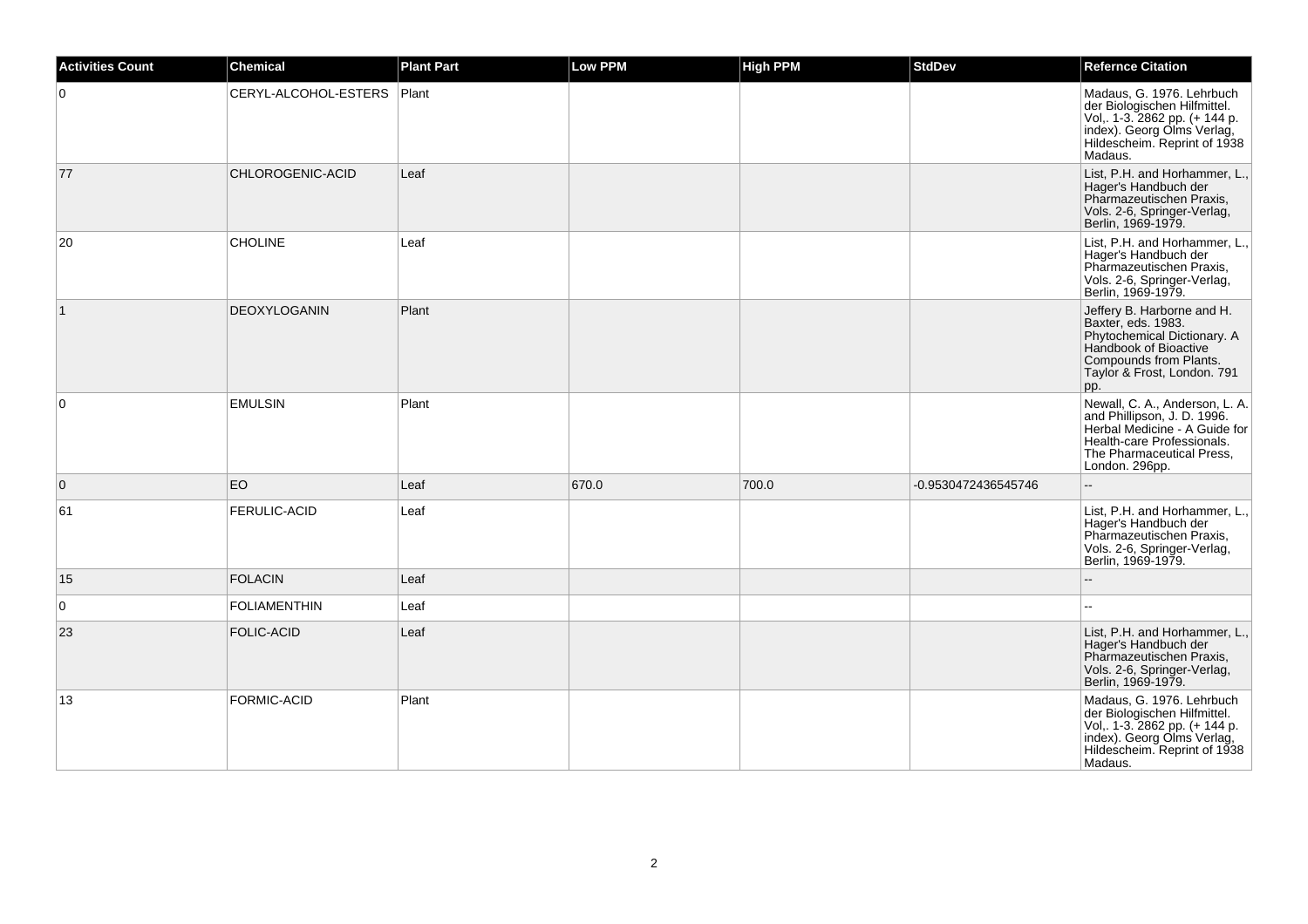| <b>Activities Count</b> | <b>Chemical</b>                       | <b>Plant Part</b> | Low PPM | <b>High PPM</b> | <b>StdDev</b> | <b>Refernce Citation</b>                                                                                                                                                    |
|-------------------------|---------------------------------------|-------------------|---------|-----------------|---------------|-----------------------------------------------------------------------------------------------------------------------------------------------------------------------------|
| $\overline{0}$          | <b>GENTIALUTINE</b>                   | Leaf              |         |                 |               | List, P.H. and Horhammer, L.,<br>Hager's Handbuch der<br>Pharmazeutischen Praxis,<br>Vols. 2-6, Springer-Verlag,<br>Berlin, 1969-1979.                                      |
| 5                       | <b>GENTIANIDINE</b>                   | Leaf              |         |                 |               |                                                                                                                                                                             |
| 24                      | <b>GENTIANINE</b>                     | Leaf              |         |                 |               |                                                                                                                                                                             |
| 0                       | <b>GENTIANINE-E</b>                   | Leaf              |         |                 |               |                                                                                                                                                                             |
| $\mathbf 0$             | <b>GENTIATIBETINE</b>                 | Leaf              |         |                 |               | List, P.H. and Horhammer, L.,<br>Hager's Handbuch der<br>Pharmazeutischen Praxis,<br>Vols. 2-6, Springer-Verlag,<br>Berlin, 1969-1979.                                      |
| 14                      | <b>HYPERIN</b>                        | Leaf              |         |                 |               | List, P.H. and Horhammer, L.<br>Hager's Handbuch der<br>Pharmazeutischen Praxis,<br>Vols. 2-6, Springer-Verlag,<br>Berlin, 1969-1979.                                       |
| 30                      | <b>HYPEROSIDE</b>                     | Plant             |         |                 |               | --                                                                                                                                                                          |
| 19                      | <b>INULIN</b>                         | Root              |         |                 |               | List, P.H. and Horhammer, L.,<br>Hager's Handbuch der<br>Pharmazeutischen Praxis,<br>Vols. 2-6, Springer-Verlag,<br>Berlin, 1969-1979.                                      |
| $\overline{0}$          | <b>INVERTIN</b>                       | Plant             |         |                 |               | Newall, C. A., Anderson, L. A.<br>and Phillipson, J. D. 1996.<br>Herbal Medicine - A Guide for<br>Health-care Professionals.<br>The Pharmaceutical Press,<br>London. 296pp. |
| 75                      | KAEMPFEROL                            | Plant             |         |                 |               | Newall, C. A., Anderson, L. A.<br>and Phillipson, J. D. 1996.<br>Herbal Medicine - A Guide for<br>Health-care Professionals.<br>The Pharmaceutical Press,<br>London. 296pp. |
| $\overline{0}$          | KAEMPFEROL-3-0-<br><b>GALACTOSIDE</b> | Plant             |         |                 |               | ANON. 1948-1976. The<br>Wealth of India raw materials.<br>Publications and Information<br>Directorate, CSIR, New Delhi.<br>11 volumes.                                      |
| $\overline{4}$          | <b>LOGANIN</b>                        | Leaf              |         |                 |               | L.                                                                                                                                                                          |
| $\overline{4}$          | <b>LOGANIN</b>                        | Root              |         |                 |               |                                                                                                                                                                             |
| 2                       | <b>LOLIOLIDE</b>                      | Shoot             |         |                 |               | Bisset, N.G., ed. 1994.<br>Herbal Drugs and<br>Phytopharmaceuticals. CRC<br>Press. Boca Raton, FL. 566<br>pp.                                                               |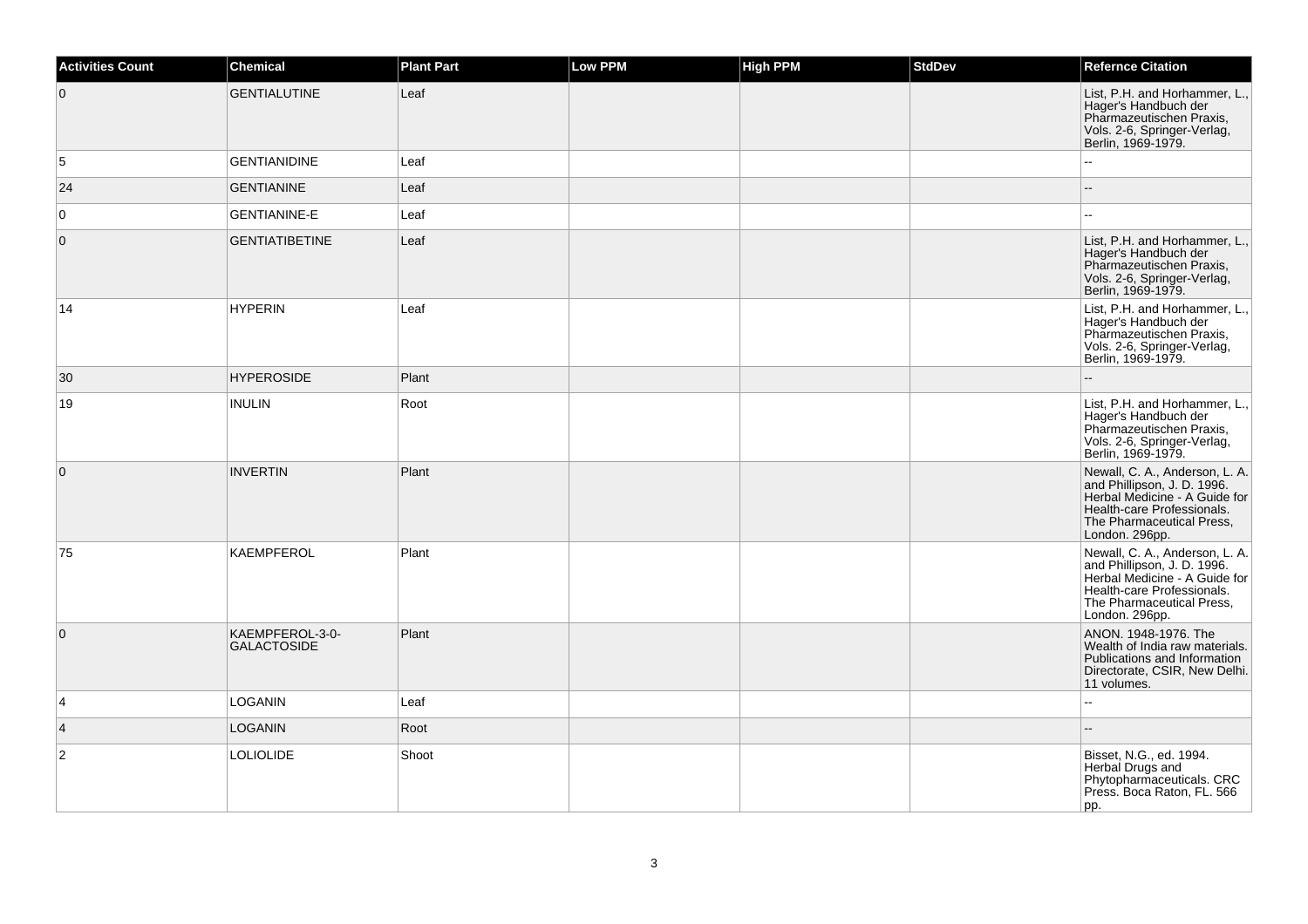| <b>Activities Count</b> | Chemical                          | <b>Plant Part</b> | <b>Low PPM</b> | <b>High PPM</b> | <b>StdDev</b> | <b>Refernce Citation</b>                                                                                                                                                    |
|-------------------------|-----------------------------------|-------------------|----------------|-----------------|---------------|-----------------------------------------------------------------------------------------------------------------------------------------------------------------------------|
| 21                      | <b>LUPEOL</b>                     | Root              |                |                 |               | $\overline{\phantom{a}}$                                                                                                                                                    |
| 2                       | <b>MELIATIN</b>                   | Plant             |                |                 |               | ANON. 1948-1976. The<br>Wealth of India raw materials.<br>Publications and Information<br>Directorate, CSIR, New Delhi.<br>11 volumes.                                      |
| $\mathbf 0$             | <b>MELIATOSIDE</b>                | Leaf              |                |                 |               |                                                                                                                                                                             |
| 0                       | <b>MENTHIAFOLIN</b>               | Leaf              |                |                 |               | $\overline{a}$                                                                                                                                                              |
| $\mathbf{0}$            | <b>MENYANTHIN</b>                 | Leaf              |                |                 |               | List, P.H. and Horhammer, L.,<br>Hager's Handbuch der<br>Pharmazeutischen Praxis,<br>Vols. 2-6, Springer-Verlag,<br>Berlin, 1969-1979.                                      |
| $\mathbf 0$             | <b>MENYANTHOSIDE</b>              | Leaf              |                |                 |               | Bisset, N.G., ed. 1994.<br>Herbal Drugs and<br>Phytopharmaceuticals. CRC<br>Press. Boca Raton, FL. 566<br>pp.                                                               |
| 13                      | P-HYDROXY-BENZOIC-<br><b>ACID</b> | Plant             |                |                 |               | Newall, C. A., Anderson, L. A.<br>and Phillipson, J. D. 1996.<br>Herbal Medicine - A Guide for<br>Health-care Professionals.<br>The Pharmaceutical Press,<br>London. 296pp. |
| $\mathbf 0$             | PALMATIC-ACID                     | Plant             |                |                 |               | Madaus, G. 1976. Lehrbuch<br>der Biologischen Hilfmittel.<br>Vol,. 1-3. 2862 pp. (+ 144 p.<br>index). Georg Olms Verlag,<br>Hildescheim. Reprint of 1938<br>Madaus.         |
| 24                      | <b>PECTIN</b>                     | Root              |                |                 |               | ۵.                                                                                                                                                                          |
| 0                       | <b>PENTOSANS</b>                  | Root              |                |                 |               | List, P.H. and Horhammer, L.,<br>Hager's Handbuch der<br>Pharmazeutischen Praxis,<br>Vols. 2-6, Springer-Verlag,<br>Berlin, 1969-1979.                                      |
| 6                       | PHENETHYL-ALCOHOL                 | Leaf              |                |                 |               | <b>Chemical Constituents of</b><br>Oriental Herbs (3 diff. books)                                                                                                           |
| $\mathbf 0$             | PHLOBAPHENE                       | Leaf              |                |                 |               | List, P.H. and Horhammer, L.,<br>Hager's Handbuch der<br>Pharmazeutischen Praxis,<br>Vols. 2-6, Springer-Verlag,<br>Berlin, 1969-1979.                                      |
| $\overline{4}$          | PHOSPHORIC-ACID                   | Plant             |                |                 |               | Madaus, G. 1976. Lehrbuch<br>der Biologischen Hilfmittel.<br>Vol., 1-3, 2862 pp. (+ 144 p.<br>  index). Georg Olms Verlag,<br>Hildescheim. Reprint of 1938<br>Madaus.       |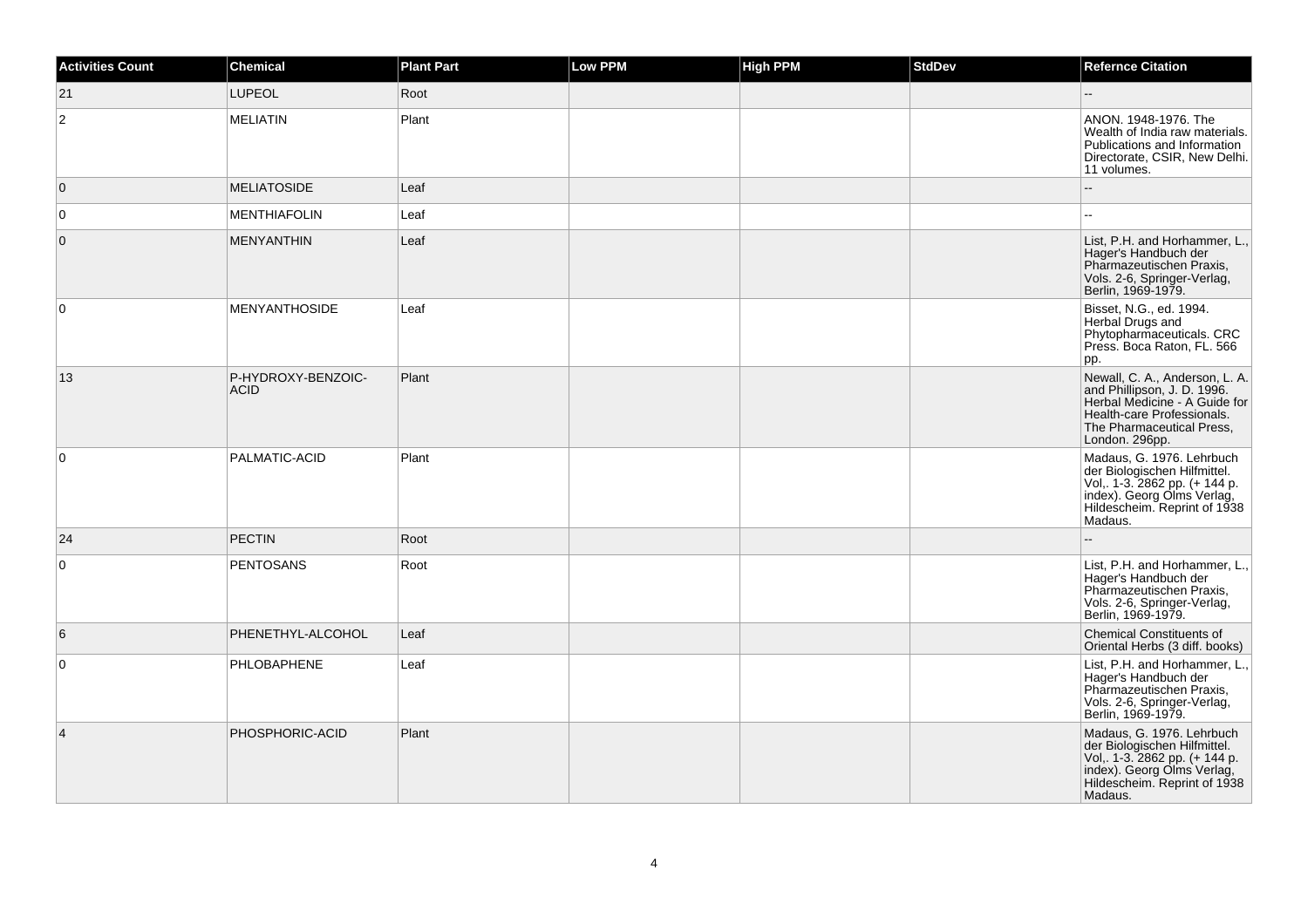| <b>Activities Count</b> | <b>Chemical</b>                      | <b>Plant Part</b> | <b>Low PPM</b> | <b>High PPM</b> | <b>StdDev</b> | <b>Refernce Citation</b>                                                                                                                                                    |
|-------------------------|--------------------------------------|-------------------|----------------|-----------------|---------------|-----------------------------------------------------------------------------------------------------------------------------------------------------------------------------|
| $\overline{c}$          | <b>PHYTOSTEROLS</b>                  | Leaf              |                |                 |               | List, P.H. and Horhammer, L.,<br>Hager's Handbuch der<br>Pharmazeutischen Praxis.<br>Vols. 2-6, Springer-Verlag,<br>Berlin, 1969-1979.                                      |
| 43                      | PROTOCATECHUIC-ACID                  | Leaf              |                |                 |               | List, P.H. and Horhammer, L.,<br>Hager's Handbuch der<br>Pharmazeutischen Praxis,<br>Vols. 2-6, Springer-Verlag,<br>Berlin, 1969-1979.                                      |
| 176                     | <b>QUERCETIN</b>                     | Plant             |                |                 |               | Newall, C. A., Anderson, L. A.<br>and Phillipson, J. D. 1996.<br>Herbal Medicine - A Guide for<br>Health-care Professionals.<br>The Pharmaceutical Press,<br>London. 296pp. |
| $\overline{0}$          | QUERCETIN-3-0-<br><b>GALACTOSIDE</b> | Plant             |                |                 |               | ANON. 1948-1976. The<br>Wealth of India raw materials.<br>Publications and Information<br>Directorate, CSIR, New Delhi.<br>11 volumes.                                      |
| 0                       | <b>RESINIC-ACID</b>                  | Plant             |                |                 |               | Madaus, G. 1976. Lehrbuch<br>der Biologischen Hilfmittel.<br>Vol., 1-3. 2862 pp. (+ 144 p.<br>index). Georg Olms Verlag,<br>Hildescheim. Reprint of 1938<br>Madaus.         |
| 87                      | <b>RUTIN</b>                         | Leaf              |                |                 |               | List, P.H. and Horhammer, L.,<br>Hager's Handbuch der<br>Pharmazeutischen Praxis,<br>Vols. 2-6, Springer-Verlag,<br>Berlin, 1969-1979.                                      |
| 34                      | SALICYLIC-ACID                       | Plant             |                |                 |               | Newall, C. A., Anderson, L. A.<br>and Phillipson, J. D. 1996.<br>Herbal Medicine - A Guide for<br>Health-care Professionals.<br>The Pharmaceutical Press,<br>London. 296pp. |
| $\overline{0}$          | <b>SAPONIN</b>                       | Leaf              |                |                 |               | List, P.H. and Horhammer, L.,<br>Hager's Handbuch der<br>Pharmazeutischen Praxis,<br>Vols. 2-6, Springer-Verlag,<br>Berlin, 1969-1979.                                      |
| 22                      | <b>SCOPARONE</b>                     | Shoot             |                |                 |               | Bisset, N.G., ed. 1994.<br>Herbal Drugs and<br>Phytopharmaceuticals. CRC<br>Press. Boca Raton, FL. 566<br>pp.                                                               |
| 44                      | <b>SCOPOLETIN</b>                    | Plant             |                |                 |               | $\sim$                                                                                                                                                                      |